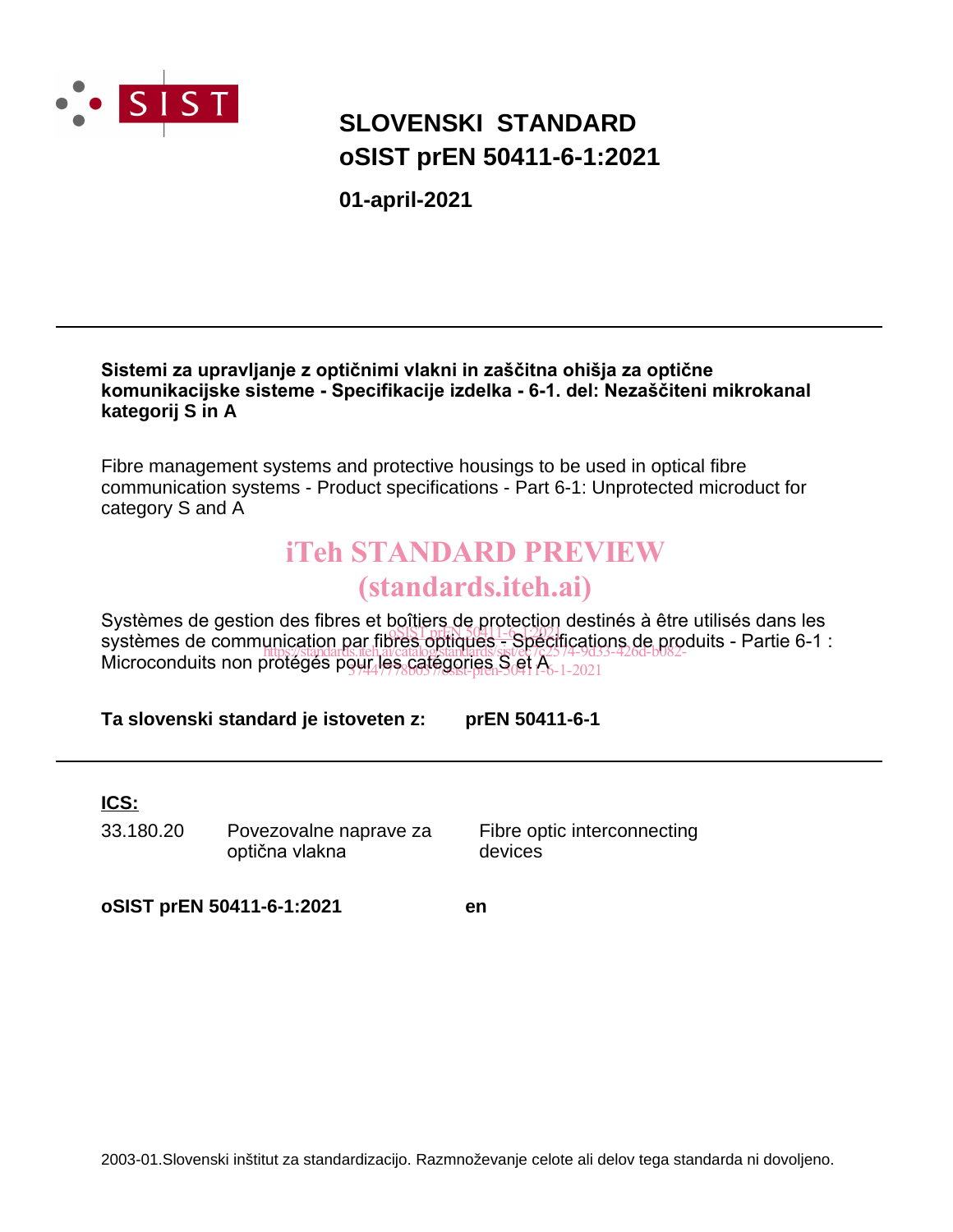**oSIST prEN 50411-6-1:2021**

## iTeh STANDARD PREVIEW (standards.iteh.ai)

oSIST prEN 50411-6-1:2021 https://standards.iteh.ai/catalog/standards/sist/ec7c2574-9d33-426d-b082- 37447778b037/osist-pren-50411-6-1-2021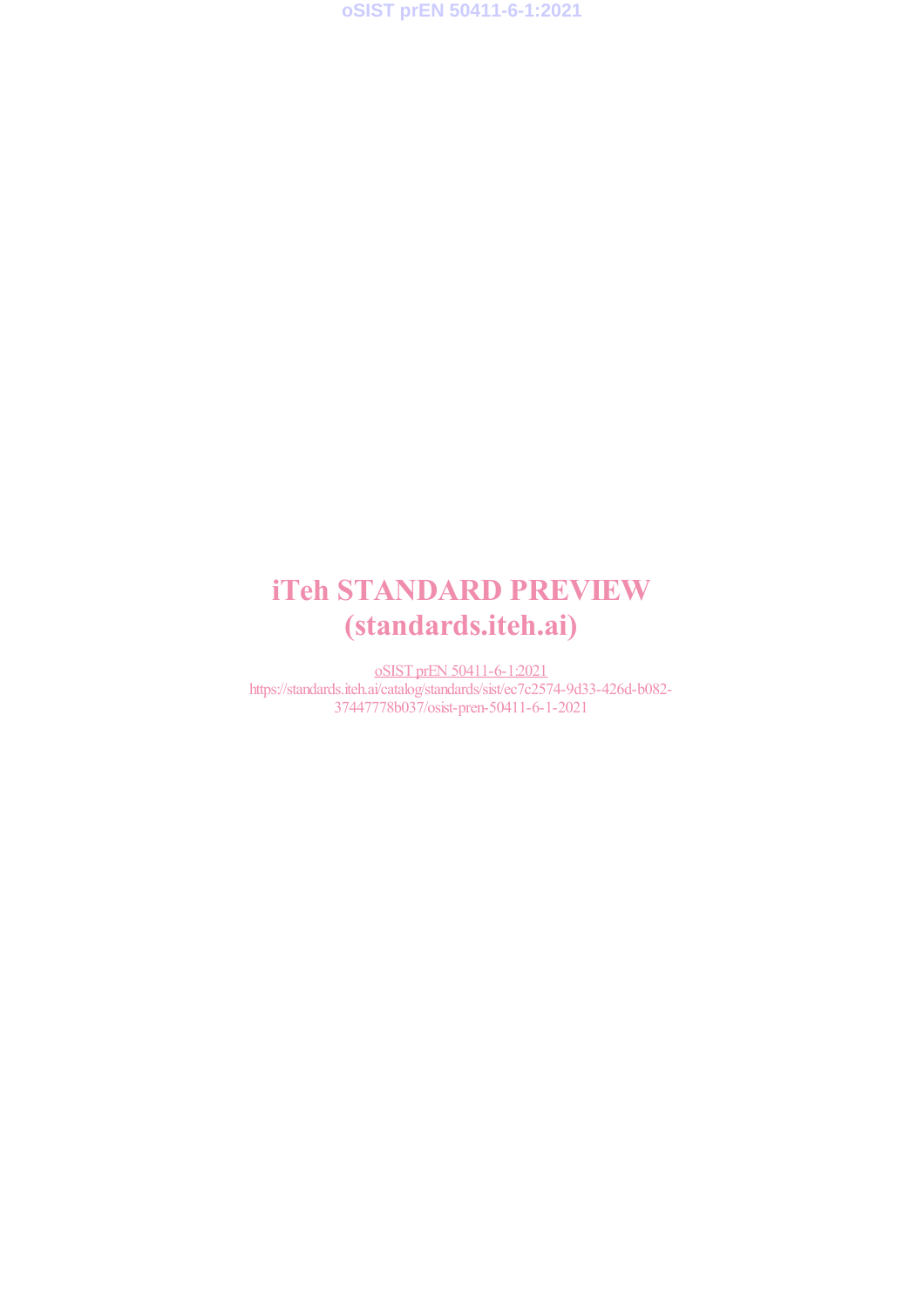# EUROPEAN STANDARD NORME EUROPÉENNE EUROPÄISCHE NORM

## **DRAFT prEN 50411-6-1**

January 2021

ICS Will supersede EN 50411-6-1:2011 and all of its amendments and corrigenda (if any)

English Version

## Fibre management systems and protective housings to be used in optical fibre communication systems - Product specifications - Part 6-1: Unprotected microduct for category S and A

To be completed

Systèmes de gestion des fibres et boîtiers de protection destinés à être utilisés dans les systèmes de communication par fibres optiques - Spécifications de produits - Partie 6-1 : Microconduits non protégés pour les catégories S et A

This draft European Standard is submitted to CENELEC members for enquiry. Deadline for CENELEC: 2021-04-23. **ISTANDARD PREVIEW** 

It has been drawn up by CLC/TC 86BXA. (standards.iteh.ai)

If this draft becomes a European Standard, CENELEC members are bound to comply with the CEN/CENELEC Internal Regulations which stipulate the conditions for giving this European Standard the status of a national standard without any alteration.<br>OSIST prEN 50411-6-1:2021

This draft European Standard was established by CENELEC in three official versions (English, French, German). A version in any other language made by translation under the responsibility of a CENELEC member into its own language and notified to the CENEL COMBINERY CONTINUES Management Central of the United States of the CENEL COMB the CEN-CENELEC Management Centre has the same status as the official versions.

CENELEC members are the national electrotechnical committees of Austria, Belgium, Bulgaria, Croatia, Cyprus, the Czech Republic, Denmark, Estonia, Finland, France, Germany, Greece, Hungary, Iceland, Ireland, Italy, Latvia, Lithuania, Luxembourg, Malta, the Netherlands, Norway, Poland, Portugal, Republic of North Macedonia, Romania, Serbia, Slovakia, Slovenia, Spain, Sweden, Switzerland, Turkey and the United Kingdom.

Recipients of this draft are invited to submit, with their comments, notification of any relevant patent rights of which they are aware and to provide supporting documentation.

Warning : This document is not a European Standard. It is distributed for review and comments. It is subject to change without notice and shall not be referred to as a European Standard.



European Committee for Electrotechnical Standardization Comité Européen de Normalisation Electrotechnique Europäisches Komitee für Elektrotechnische Normung

**CEN-CENELEC Management Centre: Rue de la Science 23, B-1040 Brussels** 

© 2021 CENELEC All rights of exploitation in any form and by any means reserved worldwide for CENELEC Members.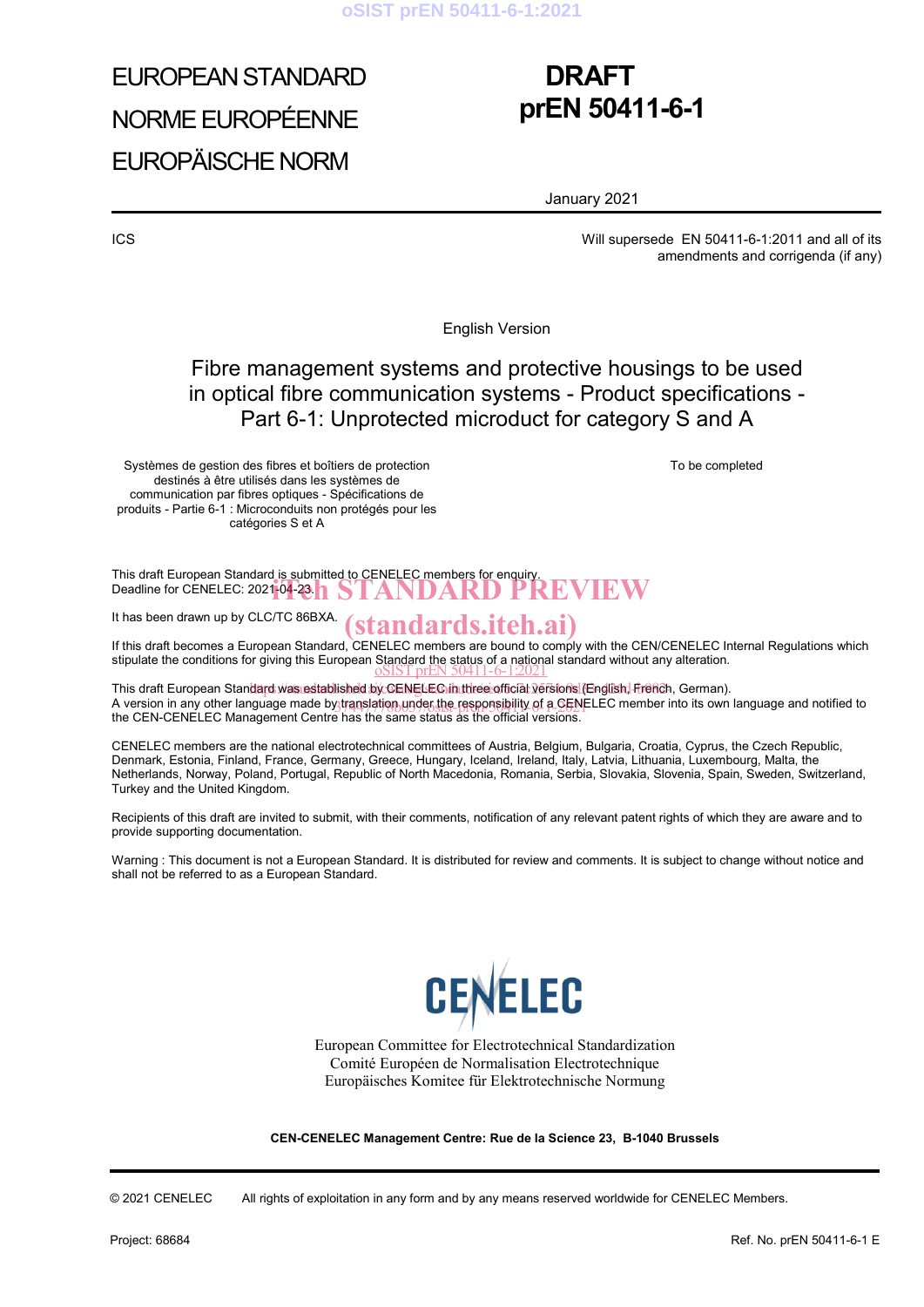| $\mathbf{1}$   | <b>Contents</b>                                                                                                                                 | Page |
|----------------|-------------------------------------------------------------------------------------------------------------------------------------------------|------|
| $\overline{c}$ |                                                                                                                                                 |      |
| 3              | 1                                                                                                                                               |      |
| 4              | 1.1                                                                                                                                             |      |
| 5              | 1.2                                                                                                                                             |      |
| 6              | 1.3                                                                                                                                             |      |
| 7              | 1.4                                                                                                                                             |      |
| 8              | 1.5                                                                                                                                             |      |
| 9              | 2                                                                                                                                               |      |
| 10             | 3                                                                                                                                               |      |
| 11             | 4                                                                                                                                               |      |
| 12             | 4.1                                                                                                                                             |      |
| 13             | 4.2                                                                                                                                             |      |
| 14             | 5                                                                                                                                               |      |
| 15             | 6                                                                                                                                               |      |
| 16             | 6.1                                                                                                                                             |      |
| 17             | 6.2                                                                                                                                             |      |
| 18             | 7                                                                                                                                               |      |
| 19             | 8                                                                                                                                               |      |
| 20             | 8.1                                                                                                                                             |      |
| 21             | 8.2                                                                                                                                             |      |
| 22             |                                                                                                                                                 |      |
| 23             | Annex B (normative) Methods to determine microduct dimensions 2-26d-b082-<br>Annex B (normative) Methods to determine microduct dimensions 2021 |      |
| 24             | B.1                                                                                                                                             |      |
| 25             |                                                                                                                                                 |      |
| 26             |                                                                                                                                                 |      |
| 27             |                                                                                                                                                 |      |
| 28             |                                                                                                                                                 |      |
| 29             |                                                                                                                                                 |      |
| 30             |                                                                                                                                                 |      |
| 31             |                                                                                                                                                 |      |
| 32             |                                                                                                                                                 |      |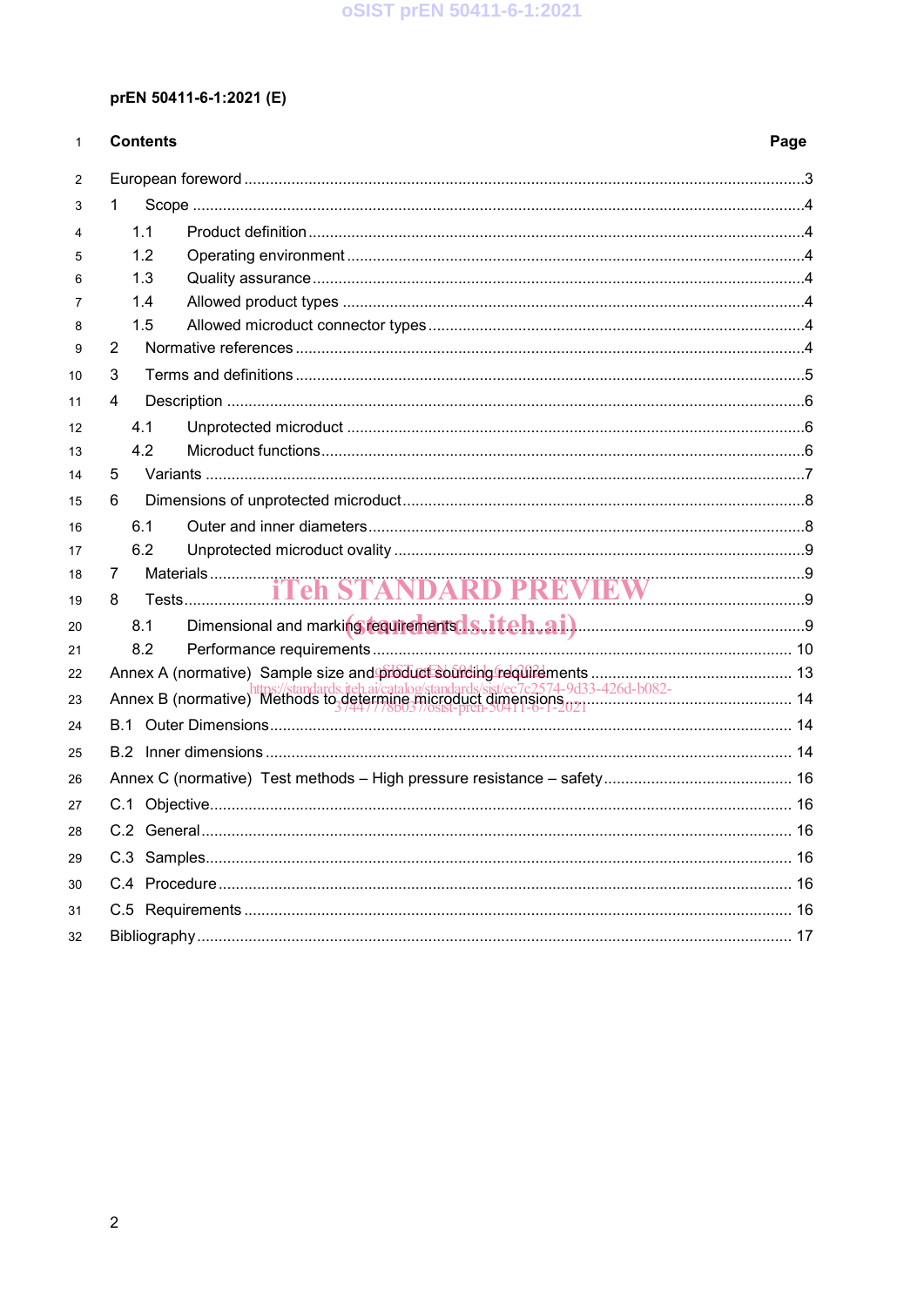### <sup>33</sup> **European foreword**

- 34 This document (prEN 50411-6-1:2021) has been prepared by CLC/TC 86BXA "Fibre optic interconnect, 35 passive and connectorised components".
- 36 This document is currently submitted to the Enquiry.
- 37 The following dates are proposed:
	- latest date by which the existence of this document has to be announced at national level  $(doa)$  dor  $+ 6$  months • latest date by which this document has to be implemented at national level by publication of<br>an identical national standard or by identical national standard or by endorsement (dop) dor + 12 months latest date by which the national standards conflicting with this document have to be withdrawn (dow) dor + 12 months (to be confirmed or modified when voting)
- 38 This document will supersede EN 50411-6-1:2011 and all of its amendments and corrigenda (if any).
- 39 prEN 50411-6-1:2021 **includes the following significant rechnical chan**ges with respect to EN 50411-6-1:2011: 40 EN 50411-6-1:2011:
- 41 updated reference of cable tests EN 60794-1-21;
- 42 more variants with different nominal outer and linner diameter added that are available on the 43 market; https://standards.iteh.ai/catalog/standards/sist/ec7c2574-9d33-426d-b082- 37447778b037/osist-pren-50411-6-1-2021
- 44 updated the tests and test severities according to the new edition EN IEC 61753-1:2018.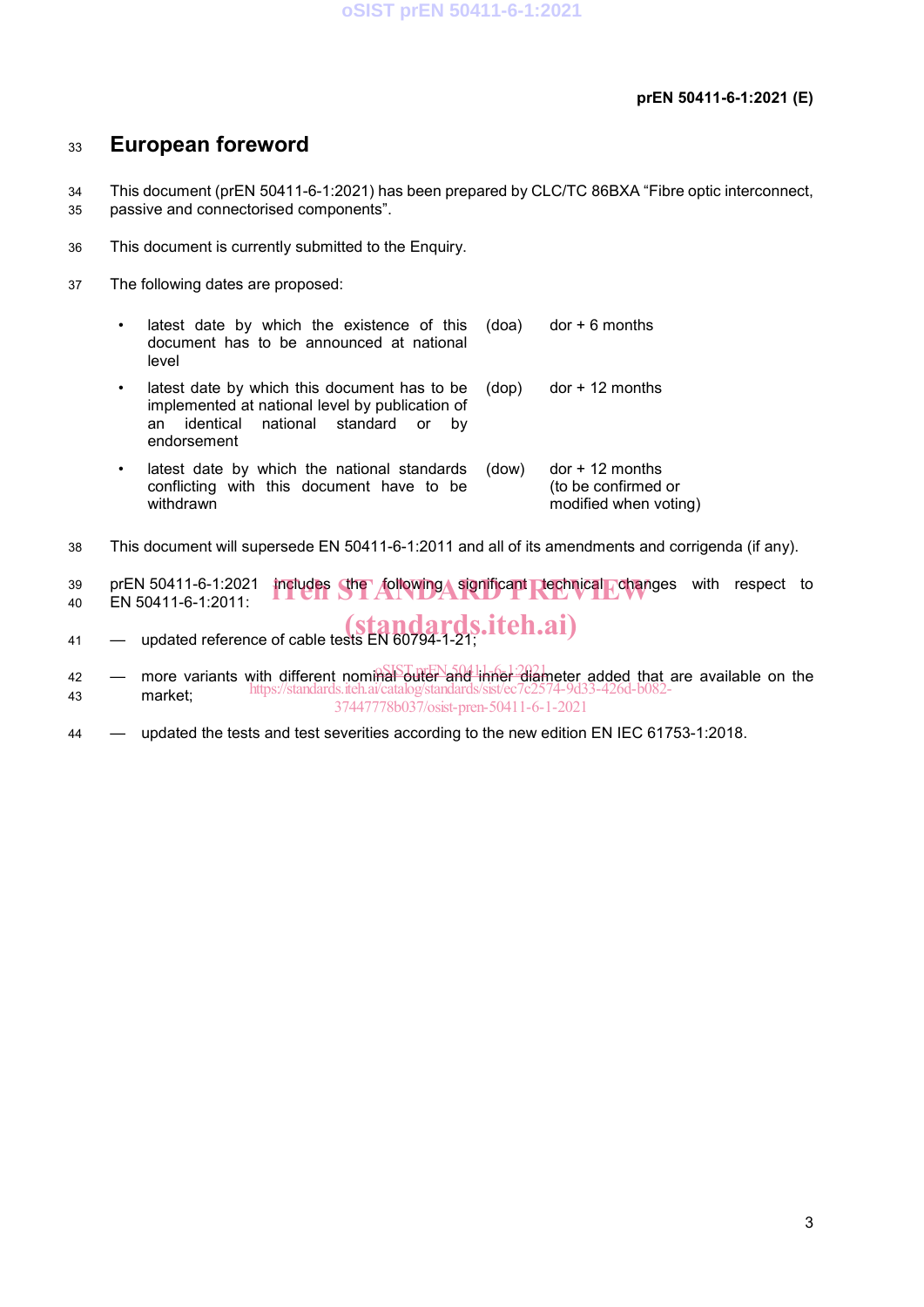#### **1 Scope**

#### **1.1 Product definition**

 This document contains the initial, start of life dimensional, mechanical and environmental performance requirements which an unprotected microduct are expected to meet.

#### **1.2 Operating environment**

- The tests selected combined with the severities and duration are representative of an outside plant for subterranean and/or aerial environment defined by:
- ETS 300 019 class 8.1 underground locations (without earthquake requirement);
- EN IEC 61753-1 category A (aerial environment) and category S (subterranean environment).

#### **1.3 Quality assurance**

 Compliance with this document does not guarantee the manufacturing consistency of the product. This is expected to be maintained using a recognized quality assurance programme.

#### **1.4 Allowed product types**

 This document covers all European Standards on optical fibre unprotected microducts. This includes, 59 but is not limited to, EN 60794-5, *Optical fibre cables - Part 5: Sectional specification - Microduct cabling*<br>60 *for installation by blowing* 

*for installation by blowing*.

# **1.5 Allowed microduct connector types** (standards.iteh.ai)

62 This microduct standard allows the use of all European Standard microduct connectors, including: 63 straight, reducer/enlarger/sterin; reducer/enlarger, elesse down, liquid block, liquid block with barb end, 64 and end stop connectors. This include<sup>s EN 5</sup>0411-2-8, <sup>or</sup>tibre organizers and closures to be used in *optical fibre communication systems - Product specifications - Part 2-8: Microduct connectors, for air blown optical fibres, Type 1*.

#### **2 Normative references**

 The following documents are referred to in the text in such a way that some or all of their content constitutes requirements of this document. For dated references, only the edition cited applies. For undated references, the latest edition of the referenced document (including any amendments) applies.

- EN 590, *Automotive fuels - Diesel - Requirements and test methods*
- EN 60068-2-2, *Environmental testing - Part 2-2: Tests - Test B: Dry heat (IEC 60068-2-2)*
- EN 60794-1-21, *Optical fibre cables - Part 1-21: Generic specification - Basic optical cable test procedures - Mechanical tests methods (IEC 60794-1-21)*

 EN 61300-2-34, *Fibre optic interconnecting devices and passive components - Basic test and measurement procedures - Part 2-34: Tests - Resistance to solvents and contaminating fluids of interconnecting components and closures (IEC 61300-2-34)*

 EN 61300-3-1, *Fibre optic interconnecting devices and passive components - Basic test and measurement procedures - Part 3-1: Examinations and measurements - Visual examination (IEC 61300-3-1)*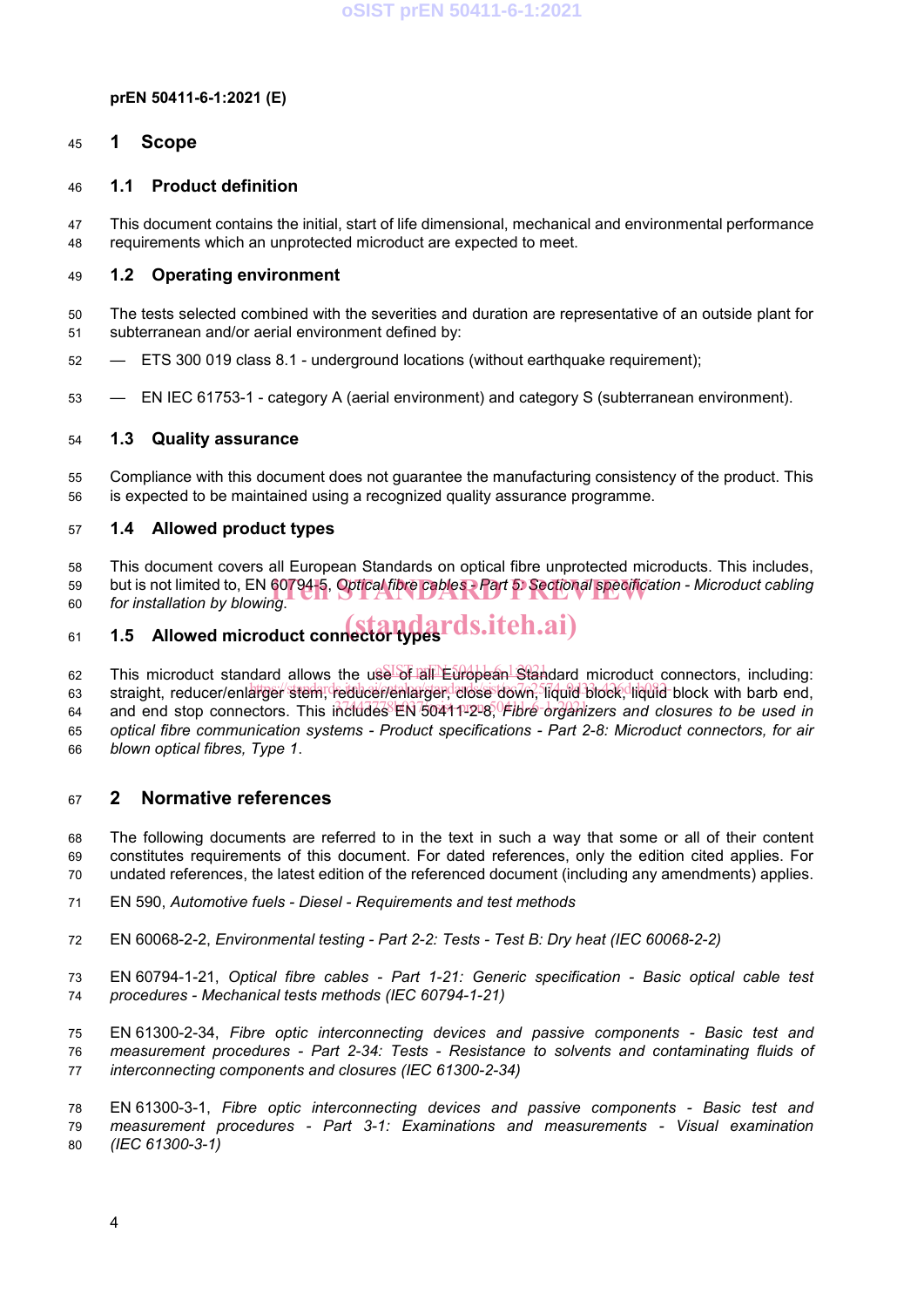## ISO and IEC maintain terminological databases for use in standardization at the following addresses: — IEC Electropedia: available at http://www.electropedia.org/ — ISO Online browsing platform: available at https://www.iso.org/obp **3.1 unprotected microduct** small, flexible, lightweight tube with an outer diameter typically less than or equal to 16 mm Note 1 to entry: Unprotected microducts are designed to be contained within a loose or tight outer layer to form a protected microduct. **3.2 protected microduct** one or more microducts surrounded by a protective sheath and/or protected by a duct/sub-duct Note 1 to entry: Alternatively a microduct may be regarded as protected if it has a sufficient wall thickness. **3.3 microduct optical fibre cable** 97 optical fibre cable suitable for installation by blowing into a microduct  $TEW$  **3.4 microduct fibre unit** fibre unit that is suitable for installation by blowing into a microduct oSIST prEN 50411-6-1:2021 101 Note 1 to entry: It different a interval of the contract of the capie of that it provides less protection to the fibres (standards.iteh.ai)

For the purposes of this document, the following terms and definitions apply.

 that it contains. 37447778b037/osist-pren-50411-6-1-2021

#### **3.5**

#### **burst pressure**

- point at which the microduct fails to contain pressure
- **3.6**

#### **low friction surface**

**3 Terms and definitions**

 smooth or ribbed internal layer with the purpose of reducing the friction coefficient between microduct and cable/fibre unit

#### **3.7**

#### **anti-static surface**

- internal layer with the purpose of reducing the antistatic forces between the microduct and the cable/fibre
- unit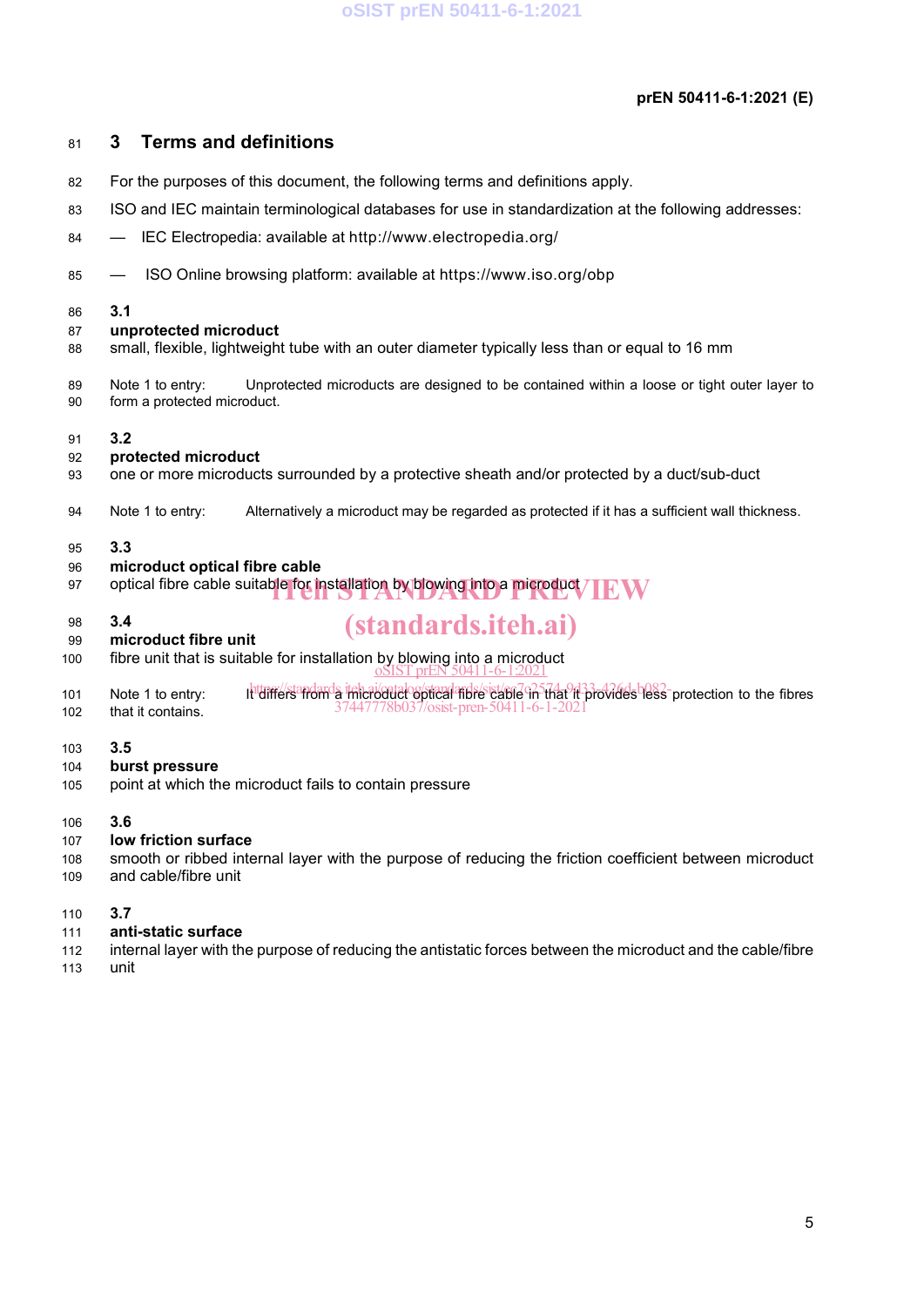#### <sup>114</sup> **4 Description**

#### 115 **4.1 Unprotected microduct**



116

#### 117 **Figure 1 — Cross section of typical unprotected microduct**

### 118 **4.2 Microduct functions**

119 An unprotected microduct is designed to contain one or more fibre units or optical cables.

## iTeh STANDARD PREVIEW (standards.iteh.ai)

oSIST prEN 50411-6-1:2021 https://standards.iteh.ai/catalog/standards/sist/ec7c2574-9d33-426d-b082- 37447778b037/osist-pren-50411-6-1-2021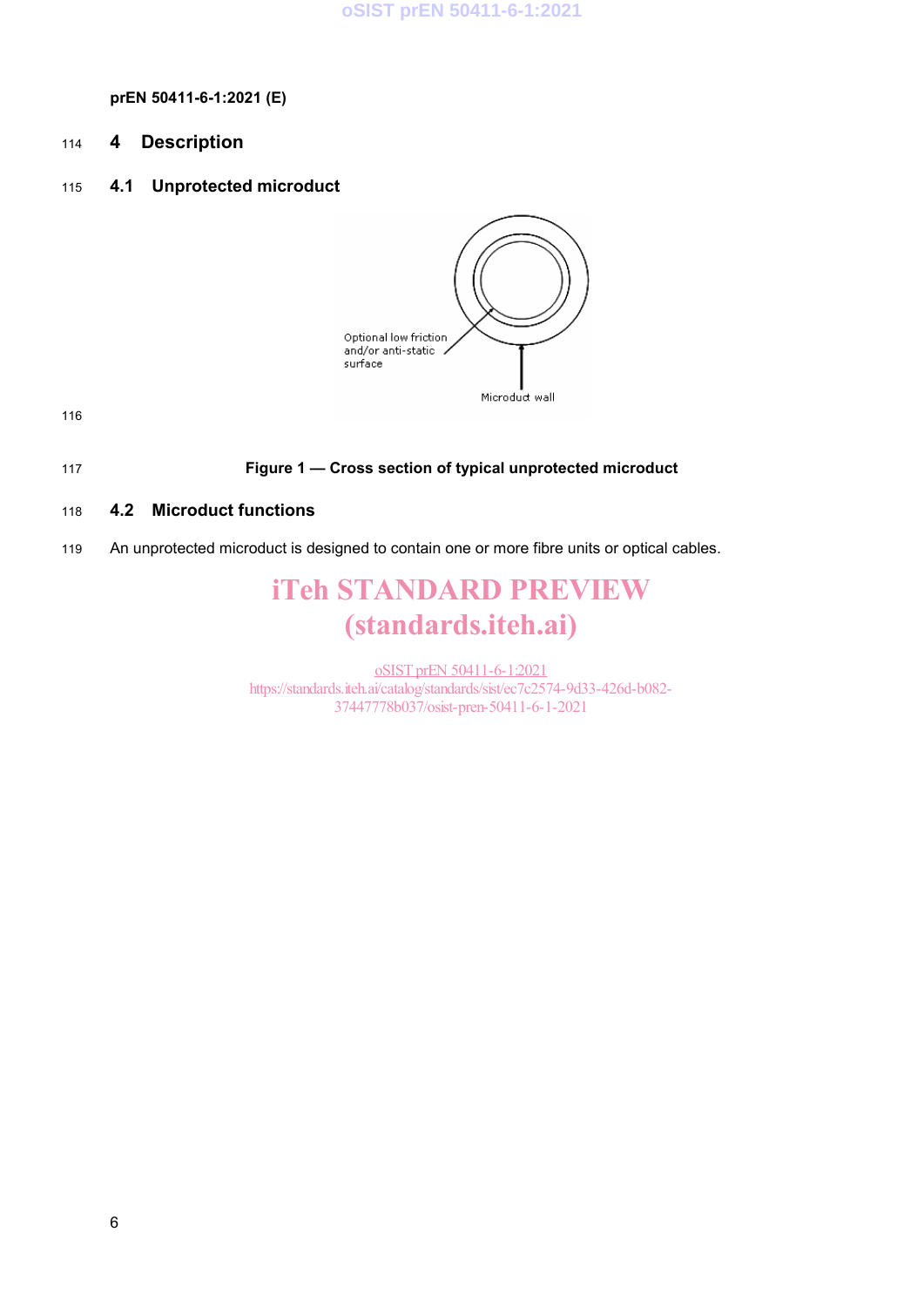### <sup>120</sup> **5 Variants**

#### 121 **Table 1 — Unprotected microduct variants**

## **EN** 50411-6-1 –  $X_1/X_2$

|                 | $x_1$                            | $x_2$                            |                 |
|-----------------|----------------------------------|----------------------------------|-----------------|
|                 | <b>Nominal outer</b><br>diameter | <b>Nominal inner</b><br>diameter |                 |
|                 | (mm)                             | (mm)                             |                 |
|                 | 3,0                              | 2,1                              |                 |
|                 | 4,0                              | 2,1                              |                 |
|                 | 4,0                              | 2,5                              |                 |
|                 | 4,0                              | 3,0                              |                 |
|                 | 5,0                              | 2,1                              |                 |
|                 | 5,0                              | 3,5                              |                 |
|                 | 6,0                              | 2,7                              |                 |
|                 | 6/4                              | 4,0                              |                 |
| iTe             | $\mathbb{Z}^0$                   | 3,5                              |                 |
|                 | 70                               | 4,0                              |                 |
|                 | 7,0                              | $\overline{5,5}$                 |                 |
|                 | 8,0ST<br>nrl                     | 202<br>04                        |                 |
| https://standar | ucata<br><del>P</del> rou        | $^{22}_{1-6}$                    | $-26d - b082 -$ |
|                 | 8,0                              | 4,5                              |                 |
|                 | 8,0                              | 5,0                              |                 |
|                 | 8,0                              | 6,0                              |                 |
|                 | 10,0                             | 6,0                              |                 |
|                 | 10,0                             | 8,0                              |                 |
|                 | 12,0                             | 8,0                              |                 |
|                 | 12,0                             | 9,0                              |                 |
|                 | 12,0                             | 9,4                              |                 |
|                 | 12,0                             | 10                               |                 |
|                 | 14,0                             | 10,0                             |                 |
|                 | 14,0                             | 11,0                             |                 |
|                 | 14,0                             | 11,4                             |                 |
|                 | 15,0                             | 12,0                             |                 |
|                 | 16,0                             | 10,0                             |                 |
|                 | 16,0                             | 12,0                             |                 |
|                 | 16,0                             | 13,0                             |                 |
|                 |                                  |                                  |                 |